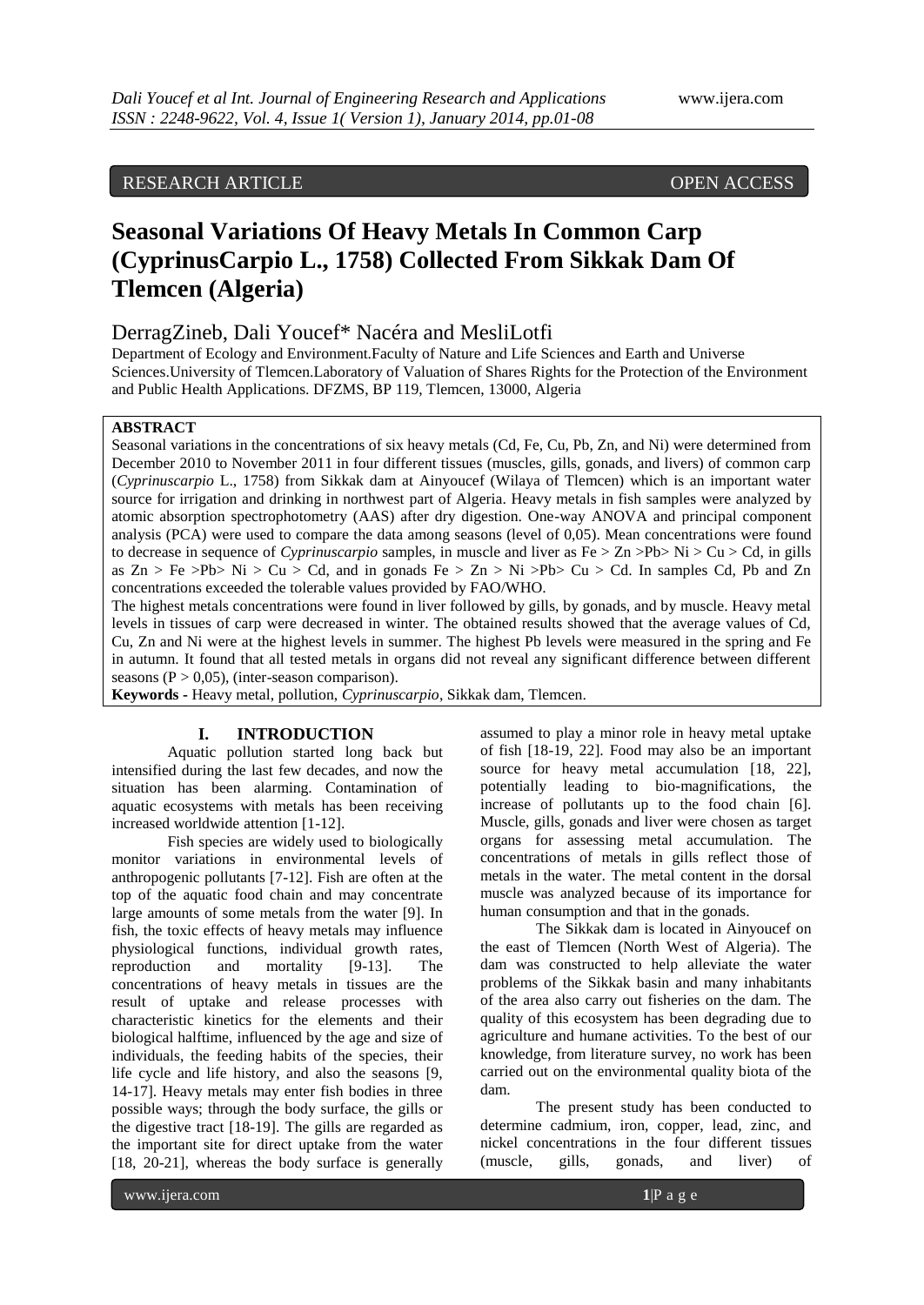*cyprinuscarpio*L., 1758 from Sikkak dam since this fish is an important component of the humane diet in this zone. This will be useful as an alarm signal to minimize the rate of pollution of heavy metals in the dam and for management programs of the dams.

## **II. MATERIALS AND METHODS 2.1 Area descriptions**

DamSikkak, located in wadiSikkak in the northwest of Algeria (Fig. 1), is used for irrigation, drinking water supply and fisheries in the region. It confluence with WadiIsser takes place at 81 m of Remchi.It volume is about 27 hm<sup>3</sup>.Recently, agricultural developments as well as increase in pollution substantially increased the contamination of fish with heavy metals.

#### **2.2 Sampling and sample preparation**

40 specimens of fish species (*Cyprinuscarpio*) were collected from Sikkak dam during the fourseasons from december 2010 to november 2011 using a motorized boat put at our disposal by the administration of the dam and also using a tri mesh net. Fish species were kept in a cooler and transported to the laboratory, where their age total body length and total wet weight were recorded (Table 1).

The age of carp was determined from scales, which were removed from the left side between the posterior end the pectoral fin and the anterior one of the dorsal fin. Four parts, muscle, gonads, gills, and liver were removed by plastic knife, weighted, and kept in polyethylene bags, closed and labeled at low temperature until digestion. The determination of the sex (males, females) is made after the dissection.

Digestion was conducted according to dry method. All the samples of fish went through dry mineralization. One to two grams of organic matter were placed in an oven at 110°C for 3 hours. For ash reduction, they were placed in a muffle furnace for 15 min at  $450^{\circ}$ C, next moistened with  $HNO<sub>3</sub>$  and then put back in the furnace at 350°C for 1h30min. The ashes were then filtered using a filter paper of 0,45 µm of porosity and a swinex, and adjusted to 25 ml with nitric acid solution (1%), then packed in polyethylene bags and kept in the refrigerator until analysis. AAURORA AI. 1200 Flame Atomic Absorption Spectrophotometer was used to determine the concentrations of metals (Cd, Fe, Cu, Pb,Zn and Ni). The concentrations of heavy metals in mg/kg represent the amount of metal per kilogram of dry weight of fish.A blank was added to each digestion series to determine the exogenous contamination. The validity and reproducibility of the method were verified by analyzing the Certified Standard DORM-2 from the National Research

Council of Canada.The later was analysed under the same experimental conditions. Replicate analysis of these reference materials showed good accuracy with recovery rates for metals between 104 %. The absorption wavelengths and detections limits were 228,6 nm and 0,001 ppm for Cd, 248,3 nm and 0,0046 ppm for Fe, 324,8 nm and 0,007 ppm for Cu, 283,3 nm and 0,0042 ppm for Pb, 213,9 nm and 0,0059 ppm for Zn, and 232 nm and 0,015 ppm for Ni respectively.

## **2.3 Statistical procedures**

Statistical analysis of data was carried out using XLSTAT statistical package programs. One way ANOVA test was used to compare the data among seasons at the level of 0,05 and also we performed principal component analysis (ACP) on the mean of the metal concentrations in carp's organs of each season.

## **III. RESULTS AND DISCUSSION**

Table 1 shows length, weight ranges and their relationships. The levels of Cd, Fe, Cu, Pb, Zn, Ni measured in *Cyprinuscarpio*tissues (muscles, gills, gonads, and livers) during four seasons are presented in Table 2.

Figure 2 shows the temporal variations of the mean content of the various metallic elements in the different organs obtained from samples analyzed by atomic absorption spectrophotometry (AAS). The horizontal line in each graph indicates the recommended values for each metallic element in fish according to FAO/WHO [23].

Different tissues showed different capacities for accumulation of heavy metals. Concentrations of heavy metals were highest in livers, and lowest in the muscles. Cadmium concentrations in muscle, gills, gonads, and liver of *Cyprinuscarpio*ranged respectively from 0,13 to 0,22 mg/kg, from 0,14 to 0,34 mg/kg, from 0,05 to 0,10 mg/kg, and from 0,06 to 0,10 mg/kg, (Table 2). The highest Cd concentrations were recorded in gills in summer. These average concentrations in muscles, gills and gonads exceed tolerable values(0,1mg/kg)throughout the study period [23].

Iron levels in muscle, gills, gonads, and liver of carp ranged respectively between55,29 and 73,50 mg/kg, between 79,75 and 74,20 mg/kg, between 179,21 and 252,42 mg/kg and between 123,75 and 268,33 mg/kg (Table 2).In liver, iron concentrations were foundto be highest during autumn season.

Copper levels in muscle, gills, gonads, and liver of *Cyprinuscarpio* ranged respectively between 0,08 and 0,13 mg/kg, between 0,29 and 0,46 mg/kg, between 0,19 and 0,30 mg/kg and between 0,20 and 0,27 mg/kg (Table 2).In gill copper concentrations were foundto be highest during summer season.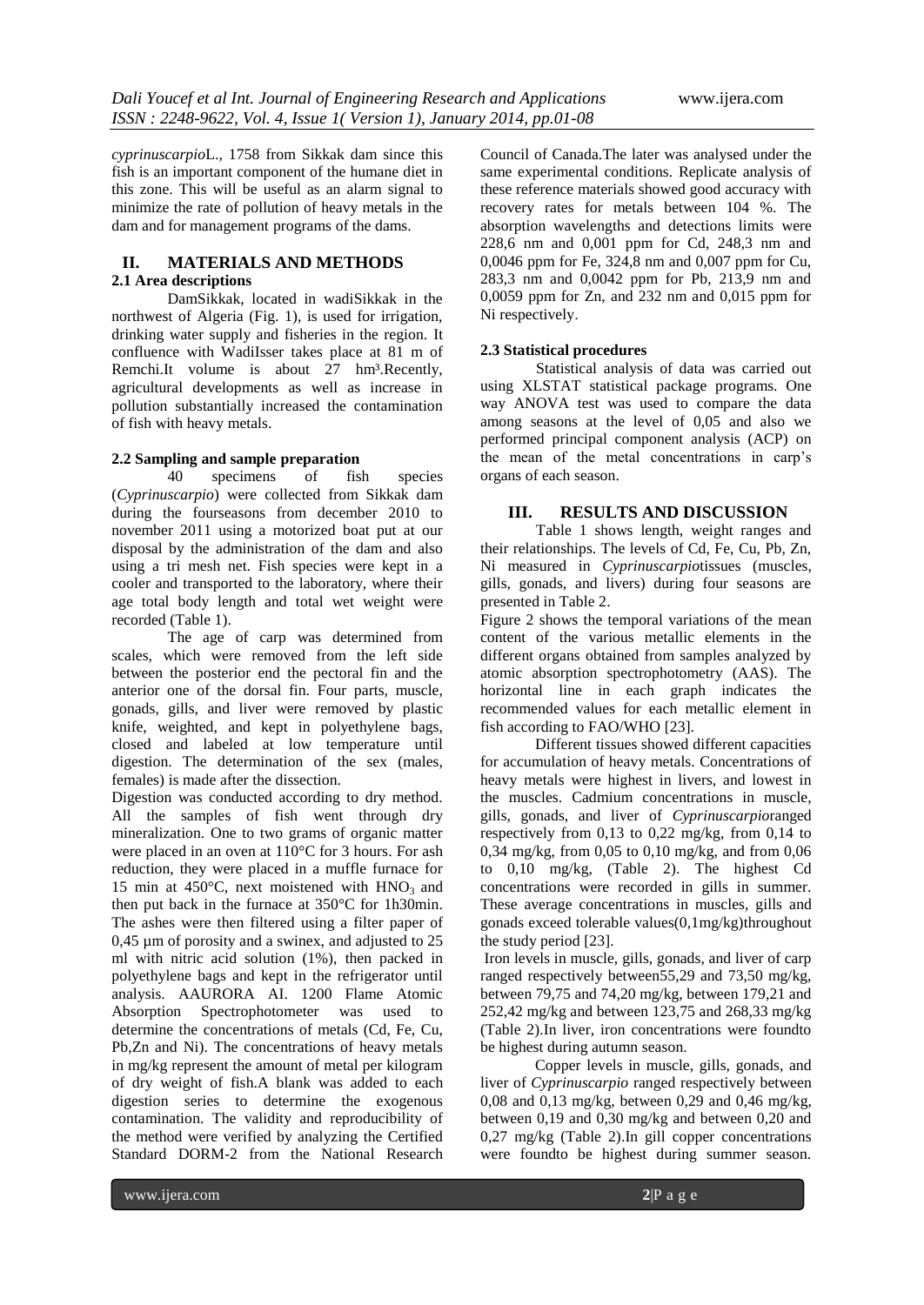These concentrations recorded do not exceed the tolerable values, 10 mg/kg [23].

Concentrations of lead, in muscle, gills, gonads, and liver of the carpranged respectively from1,61 to 2,28 mg/kg, from 1,36 to 2,36 mg/kg, from 0,20 to 0,33 mg/kg and from 2,69 to 2,88 mg/kg (Table 2). The highest lead concentrations were found in liver in winter. Lead concentrations exceed the recommended values 0,5mg/kg [23].

Zinc levels in muscle, gills, gonads, and liver of *Cyprinuscarpio* ranged respectively between 14,58 and 20,33 mg/kg, between 67,42 and 117,50 mg/kg between 42,75 and 80,94 mg/kg, and between 62,71 and 72,45 mg/kg (Table 2). The highest zinc concentrations were recorded in gills in summer. Zinc concentrations exceed the recommended values 50 mg/kg [23].

Nickel levels in muscle, gills, gonads, and liver ranged respectively between 0,39 and 0,85 mg/kg, from 1,18 to 1,78 mg/kg, from 0,89 to 1,60 mg/kg and from 1,20 to 1,64 mg/kg (Table 2), and reached the highest level in gills in summer. These concentrations recorded do not exceed the tolerable values, 10 mg/kg [13].

All tested metal levels in organs of all carp samples were found to be insignificant  $(P > 0.005)$  from season to another. Mean concentrations in muscle, and liver of common carp followed the sequences Fe  $>$  Zn  $>$ Pb $>$  Ni  $>$  Cu  $>$  Cd, in gills, Zn  $>$  Fe  $>$ Pb $>$  Ni  $> Cu > Cd$  and in gonads Fe  $> Zn > Pb > Ni > Cu >$ Cd.

Knowledge of heavy metal concentrations in fish is important for both human consumption and nature management. In this study, we examined metals in tissues of carp, to evaluate heavy metal concentrations in Sikkak dam. It was also aimed to investigate whether metal concentrations varied seasonally in the study. The target organs, such as livers and gills have tendency to accumulate heavy metals in high values, as shown in many species of fishes in different areas [22, 24]. In this study, highest concentrations of Fe were observed in liver of *Cyprinuscarpio*, followed by gonads, by muscle and by gills. The concentrations of metal in gills reflect the concentrations of metal in waters where the fish species live where as the concentrations in liver represent storage of metals [14]. It is well known that induction levels of metallothionein occur in liver tissue of fishes [25]. Metal concentrations in gills could be due to element complexion with the mucus, which is impossible to be completely removed from the lamellae, before tissues are prepared for analysis. The adsorption of metals onto the gills surface, the first target for pollutants in water, may also influence the total metal levels of the gill [26].

Heavy metal concentrations were lower in the muscle compared to gonads gills and liver. Similar results were reported from a number of fish species that the muscle is not an active tissue in accumulating heavy metals [27-28]. The maximum concentrations of cadmium, copper, zinc, and nickel were reached in summer, while their lowest concentrations were in winter and spring for nickel**.**  The maximum concentrations of iron were reached in autumn, while their lowest concentrations were in spring. For lead the maximum concentrations were reached in summer, while their lowest concentrations were in spring. The relatively high concentrations of heavy metals in winter were also found in *cyprinuscarpio* in Karakaya dam lake [25], in *stizostedionluciperca* and *Tincatinca in*  Kovadalake[1]. The increase of heavy metal levels in summer and winter could be related to increasing physiological activity of fish during summer, primarily caused by the increasing water temperature and decrease in waste water from agricultural activities during winter. For all seasons we found cadmium, lead and zinc concentrations higher than the FAO/WHO values [13], Cd: 0,1 mg/kg Cu: 10 mg/kg, Pb: 0,5 mg/kg, Zn: 50 mg/kg, Ni: 10 mg/kg.

PCA was applied using as variables the mean of the metal concentrations in organs of carp caught seasonally, in order to verify possible bioaccumulation patterns in organs and to detect possible different contamination levels among seasons in the area of study. PCA indicated that both organs and seasons explained significantly 73,43 % of the total variance (44,42% for factor 1 and 29,01 % for factor 2) of the metal concentration (Fig. 3).

#### **IV. CONCLUSION**

The dam's water has been observed to deteriorate in quality very rapidly because of the anthropogenic activities. Agricultural wastes are additionally discharged to dam. These may be the possible causes of the high metal amounts mainly dam sediment and biotic components. Levels of heavy metal varied depending on different tissues.

In this study, the effects of the seasons on heavy metal accumulation in organs of *Cyprinuscarpio*were determined. In general, the concentration of iron was observed to be higher in all seasons. For all seasons we found cadmium, lead, and zinc, concentrations higher than the FAO/WHO values [23]. The maximum concentrations of Cd, Cu, Zn and Ni were reached in summer. The present data showed that metal concentrations in livers were generally higher than gills, gonads, and muscles. Liver and gills are metabolically actives tissues and accumulate heavy metals in higher levels. Muscle is not an active tissue in accumulating heavy metals.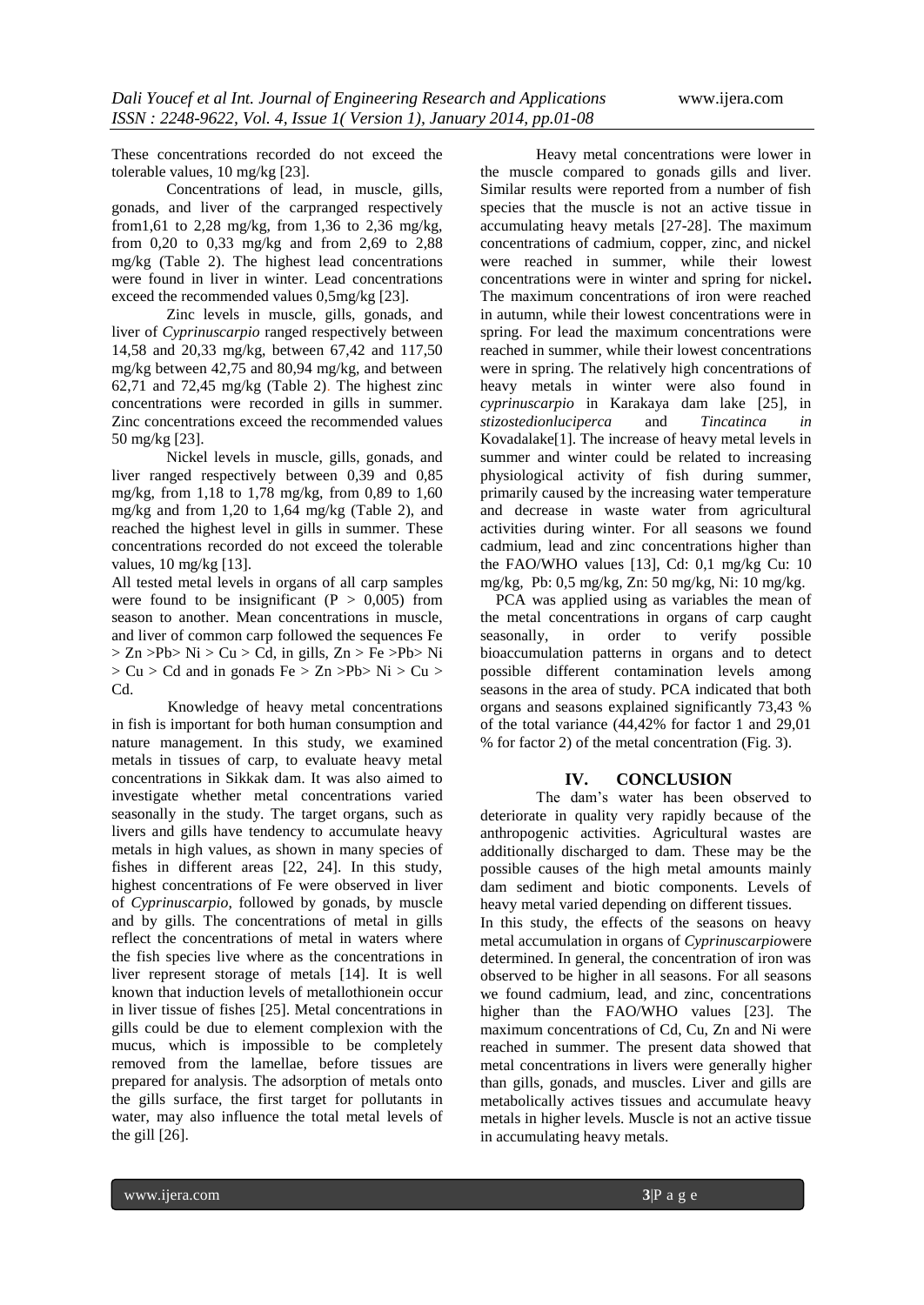From above mentioned result it is clear that the concentration of heavy metals (Cd, Pb and Zn) of Sikkak dam is high. We can conclude there should be effort to protect dam from pollution to reduce environmental risks.

## **V. Acknowledgments**

The author wishes to thank MrDerouicheKouider ofDirectorate of Fisheries and Fishery Resources of the Wilaya of Tlemcen, for his help on this project.

#### **REFERENCES**

- [1] S. Tekin-Özan, and I. Kir, Seasonal variations of heavy metals in some organs of carp (*Cyprinuscarpio* L., 1758) from Beyşehir Lake (Turkey), *Environmental Monitoring and Assessment, 138 (1-3),* 2008, 201-206.
- [2] M. Bahnasawy, A. Khidr, and N. Dheina, Seasonal variations of heavy metals concentrations in Mullet, Mugilcephalus and liza Ramada (Mugilidae) from lake Manzala, Egypt, *Journal of Applied Sciences Research,5(7),* 2009,845-852.
- [3] L. Kalyoncu, H. Kalyoncu, and G.Arslan, Determination of heavy metals levels in fish species from Isikh dam Lake and Karacaoren Dam (Turkey), *Environmental Monitoring and Assessment,184(4),* 2012, 2231-2235.
- [4] M. P. Olgunoğlu, I. A. Olgunoğlu, Seasonal variation of trace elements in muscle tissues of two commercially valuable freshwater fish species (*Silurustriostegus* and *Barbusgrypus*Heckel, 1843) from Atatürk Dam Lake (Turkey), *African Journal of Biotechnology*, *10(34),* 2011, 628-6632.
- [5] D.J.H. Phillips, Quantitative aquatic biological indicators. Applied Science Publishers, London, 1980.
- [6] A. Taweel, M. Shuhaimi-Othman, and A.K. Ahmad, [Assessment of heavy metals in](http://www.sciencedirect.com.www.sndl1.arn.dz/science/article/pii/S014765131300119X)  tilapia fish (*[Oreochromisniloticus](http://www.sciencedirect.com.www.sndl1.arn.dz/science/article/pii/S014765131300119X)*) from the [Langat River and Engineering Lake in](http://www.sciencedirect.com.www.sndl1.arn.dz/science/article/pii/S014765131300119X)  [Bangi, Malaysia, and evaluation of the](http://www.sciencedirect.com.www.sndl1.arn.dz/science/article/pii/S014765131300119X)  health risk from tilapia [consumption,](http://www.sciencedirect.com.www.sndl1.arn.dz/science/article/pii/S014765131300119X)*Ecotoxicology and Environmental safety,93(7),*2013, 45-51.
- [7] F.M. Patric, and M. Loutit, Passage of metals to freshwater fish from their food, *Water Research,12(6),* 1978, 395-398.
- [8] S.M. Ward, and R.M. Neumann, Seasonal variations in concentrations of mercury in axial muscle tissue largemouth bass, *North American Journal of Fisheries Management, 19(1)*, 1999, 89-96.
- [9] A. Farkas, J. Salanki, and A. Specziár, Relation between growth and the heavy metal concentrations in organs of bream *Abramisbrama*L. populating Lake Balaton, *Archives Environmental Contamination Toxicology*, *43(2)*, 2002, 236-243.
- [10] P. A. Amundsen, F. J. Staldvik, A. A. Lukin, N.A. Kashulin, O. A. Popova, and Y. S. Reshetnikov, [Heavy metal](http://www.sciencedirect.com.www.sndl1.arn.dz/science/article/pii/S0048969797840582)  [contamination in freshwater fish from the](http://www.sciencedirect.com.www.sndl1.arn.dz/science/article/pii/S0048969797840582)  [border region between Norway and Russia,](http://www.sciencedirect.com.www.sndl1.arn.dz/science/article/pii/S0048969797840582) *Science of The Total Environment, 201(3)*, 1997, 211-224.
- [11] M. Canlı, Ö. Ay, and M. Kalay, Levels of heavy metals (Cd, Pb, Cu, Cr and Ni) in tissue of *Cyprinuscarpio*, *Barbuscapito, Chondrostomaregium*from the Seyhan River, Turkey, *Tr Journal of Zoology, 22,* 1998, 149-157.
- [12] M.A. Zyadah, Accumulation of some heavy metals in *Tilapia zilli*organs from Lake Manzalah, Egypt. *Tr. Journal of Zoology*, *23*, 1999, 365-372.
- [13] E.M. Sorensen, Metal poisoning in fish, Boca Raton, FL: CRC Press. 1991.
- [14] M. Romeo, Y. Siaub, Z. Sidoumou, M. and Gnassia-Barelli, Heavy metal distribution in different fish species from the Mauritania coast, *Science of the total Environment, 232(3)*, 1999, 169-175.
- [15] P. E., Olsson, Disorders associated with heavy metal pollution. Fish Diseases and Disorders. CABI Publishing, New York, USA, 1998, In: Leatherland, J.F. and Woo, P.T.K. (eds.) pp. 105-131.
- [16] C.F. Mason, Biology of freshwater pollution. 2nd ed. Essex Longman Scientific and Technical, UK, 1991
- [18] R. Dallinger, F. Prosi, H. Senger, and H. Back, *Contaminated food and uptake of heavy metals by fish (a review and proposal for further research). Oecologia (Berlin*), *73(1)*, 1987, 91-98.
- [19] Q. Q. CHI, G. W. ZHU, and A. Langdon, [Bioaccumulation of heavy metals in fishes](http://www.sciencedirect.com.www.sndl1.arn.dz/science/article/pii/S1001074207602447)  [from Taihu Lake, China,](http://www.sciencedirect.com.www.sndl1.arn.dz/science/article/pii/S1001074207602447)*Journal of Environmental Sciences, 19(12)*, 2007, 1500-1504.
- [20] G.M. Hughes, and R. Flos, Zinc content of the gills of rainbow trout (S. gairdneri) after treatment with zinc solutions under normoxic and hypoxic conditions *Journal of Fish Biology*, *13,* 1978, 717-728.
- [21] D.G. Thomas, A. Cryer, De, L.G. Solbe, J. J. Kay, A comparison of the accumulation and protein binding of environmental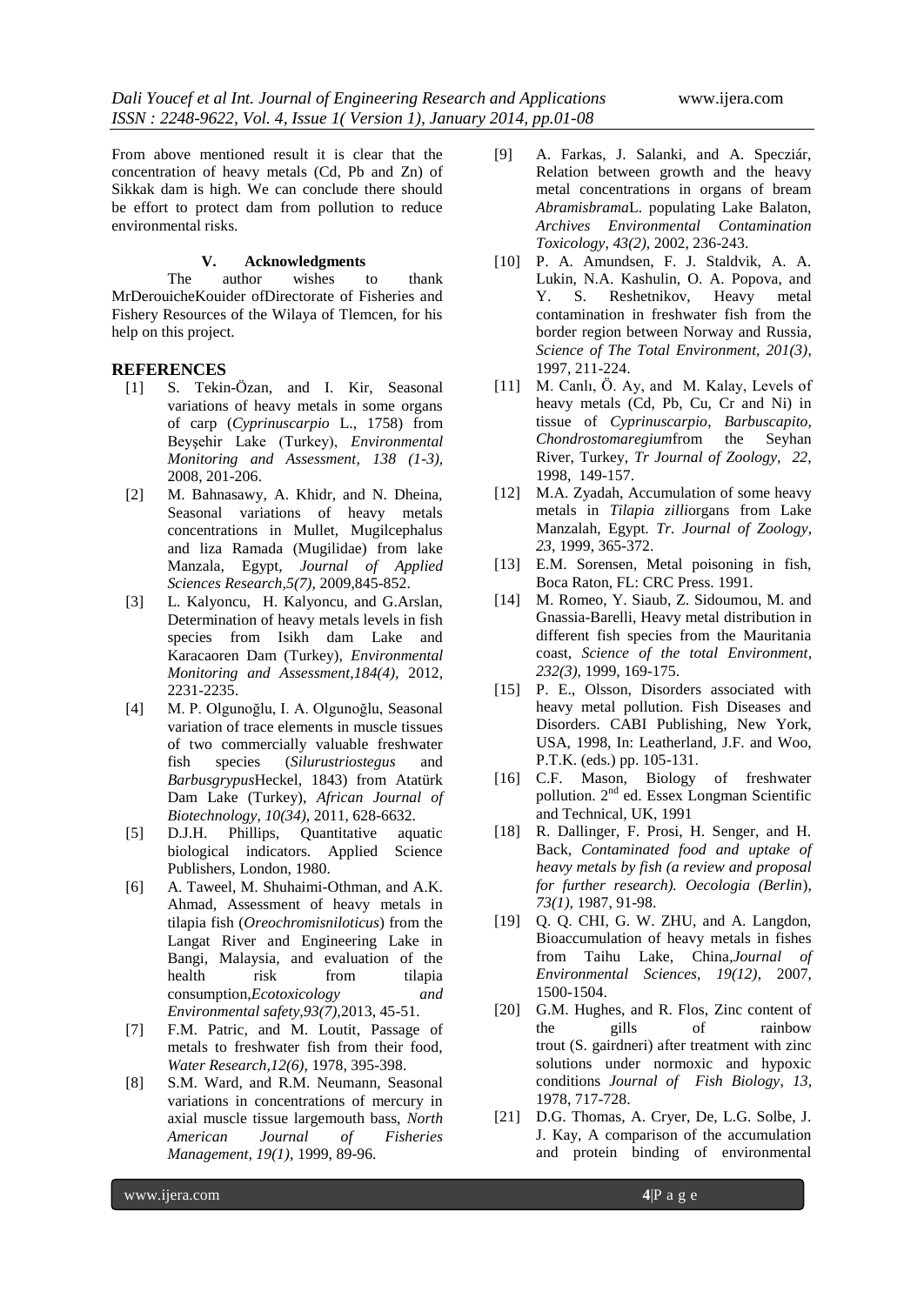cadmium in the gills, kidney and liver of rainbow trout (*Salmogairdneri*), *Comp. Biochemical Physiology , 76,* 1983, 241-246.

- [22] U. Varanasi, and D. Markey, Uptake and release of lead and cadmium in skin and mucus of coho salmon (Oncorhynchuskisutch). *CompBiochem Physiology 60(3),* 1978, 187-191.
- [23] FAO/WHO, Evaluation of certain food additives and the contamination mercury, lead and cadmium, Who Technical report series N° 505, 1989.
- [24] H. Karadede, S.A. and Oymak, E. Ünlü, Heavy metals in mullet, lizaabu, and Catfish, Silurustriostegus, from the Ataturk Dam Lake (Euphrates), Turkey, *Environment International*, *30(2),* 2004, 183-188.
- [25] F.Z. Küçükbay, and İ. Örün, [Copper and](http://www.psp-parlar.de/details_artikel.asp?tabelle=FEBArtikel&artikel_id=215&jahr=2003)  [zinc accumulation in tissues of the](http://www.psp-parlar.de/details_artikel.asp?tabelle=FEBArtikel&artikel_id=215&jahr=2003)

#### **FIGURE AND TABLE CAPTIONS**

#### **Figure captions**

**Figure 1**: Map of the studied area showing Sikkak dam where samples were collected

**Figure 2:** Seasonal variations of heavy metals concentrations (Cd, Fe, Cu, Pb, Zn, and Ni) in muscles, gills, gonads, and in the livers

**Figure 3**: Biplots for first and second axis of the PCA bases on mean values of metal concentrations (Cd, Fe, Cu, Pb, Zn, and Ni) in organs of *Cyprinuscarpio* from Sikkak dam, (M: muscle, Gi: gills, Go: gonads, and L: Liver)

#### **Table Captions:**

**Table 1:** The relationships between weight (W) (g) and total length (L) (mm) of *Cyprinuscarpio* from theSikkak dam at Ainyoucef(Algeria)

**Table 2:** Mean heavy metal concentrations (mg/kg dry weight) in muscles, gills, gonads and liver of *Cyprinuscarpio* fromSikkak dam, Algeria

#### **Figure 1:**

- [26] A.G. Heath, Water pollution and fish physiology, CRC Press, Florida, USA, 1987.
- [27] M. G.M. Alam, A.Tanaka, G. Allinson, L. J.B. Laurenson, F. Stagnitti, and E.T. Snow, A comparison of trace element concentrations in cultured and wild carp (Cyprinuscarpio) of Lake Kasumigaura, Japan , *Ecotoxicology Environmental Safety, 53(3),* 2002*,*348-354.
- [28] M. Canli, and G. Atli, The relationships between heavy metal (Cd, Cr, Cu, Fe, Pb, Zn) levels and the size of six Mediterranean fish species, *[EnvironmentalPollution](http://www.ingentaconnect.com/content/els/02697491)  121(1),* 2003, 129-136.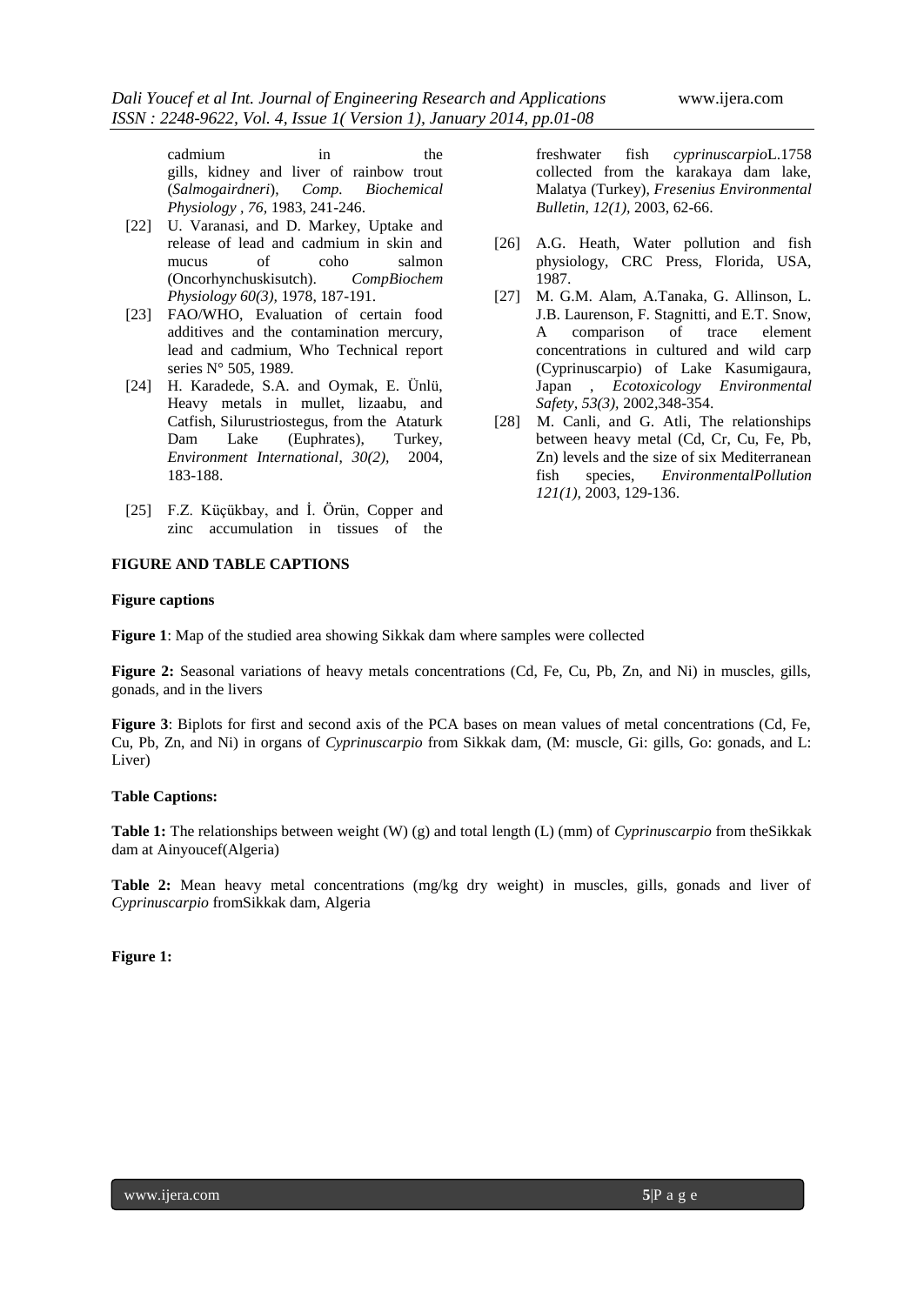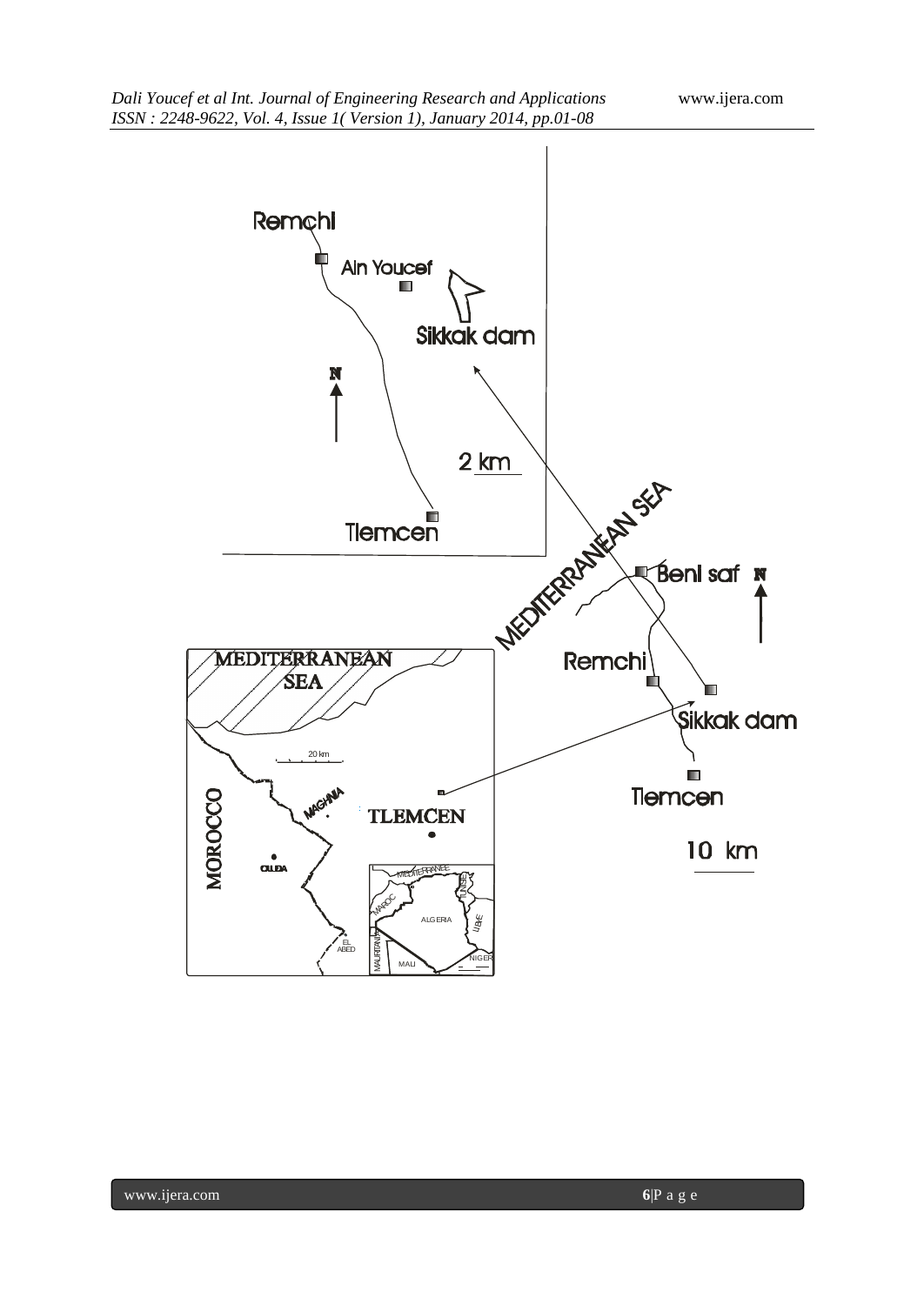

 $\Box$ Muscle  $\Box$  <br> Gills **■Gonads ■Liver** 





www.ijera.com **7**|P a g e